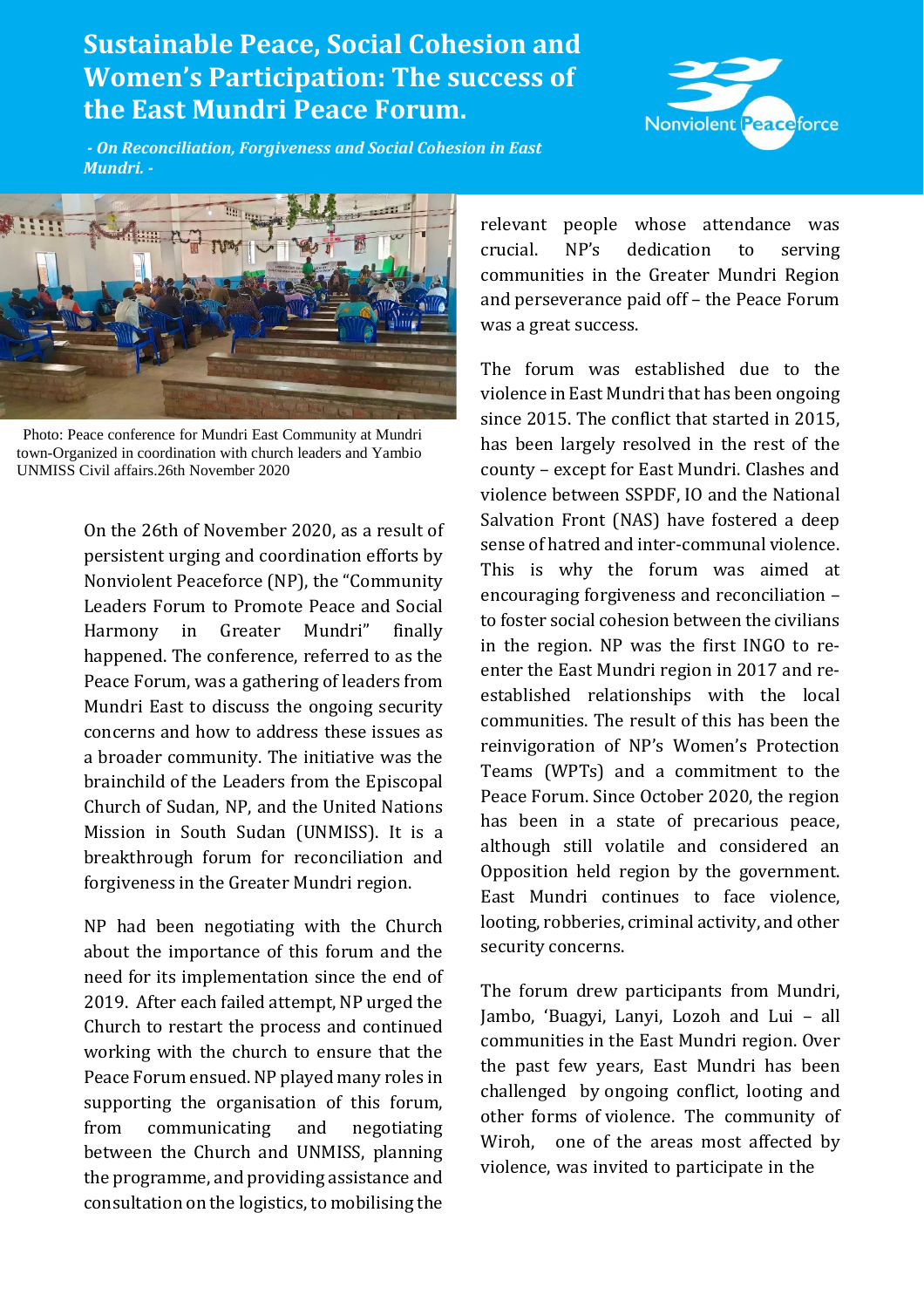forum, however, due to limited freedom of movement, participants from Wiroh were unable to attend. Despite this, their concerns were still aired in the forum as the inability of the Wiroh community to attend the forum was evidence of the greater security concerns of the region.

In addition to NP's role in establishing the forum, many of the participants interacted and engaged with NP in the past through awareness-raising, training and workshops. As such, many participants vocalised the concerns of their communities using the skills and community-based mechanisms NP interventions had formed. Six members of NP's WPTs were present, representing Mundri, Lozoh and Lui and many of the youth present are part of NP's Youth Protection Team (YPT). Of the 40 participants who attended (due to COVID-restrictions the number of participants was limited), 15 women and five youth leaders attended and participated. The participants comprised of local chiefs, church leaders, three IO officers, YPT and WPT members. The community decided that SSPDF leaders would not attend as this was a community forum and they are (currently) not considered as part of the community. NP acknowledged the challenging nature of including all armed actors in community-based reconciliation and forgiveness efforts as it remains a complex situation. Consequently, NP agreed to conduct further discussions with community members as well as armed actors to explore an inclusive approach, supported by the whole community to encourage sustainable peace. The NP team provided technical support, as well as helping UNMISS and the church with co-ordination and ensuring the forum ran smoothly. The team also worked with the Church on the programme and provided advice and facilitation skills.

"This forum is very much needed as these communities require peace and harmony because they are socially, mentally and economically traumatized." The Executive Director of Mundri West County and guest of honour.

Not only did the forum create a space for local leaders to discuss the ongoing security concerns in East Mundri, the participants were there to discuss how their communities can move forward through forgiveness and reconciliation. One of the most significant aspects of the forum was its focus on healing the relations between the communities in the East Mundri region through forgiveness and reconciliation to encourage social cohesion. It brought together different sectors of the community to discuss their painful experiences to start the reconciliation process and overcome the hatred and intercommunal violence that has been rife since 2015. Participants were relieved at the chance to vocalise their pain and come together to discuss how they could work collectively to rebuild their communities and reconcile with the past.

*"Greater Mundri would have developed if there was no violent conflict in the region. The perpetrators of this violent conflict persistently oppress us and mistreat." A 50 year-old chief of Jambo*

11 resolutions were put forward as a starting point to ending violent conflict in East Mundri, and the participants encouraged NP and UNMISS to pursue these forums in other communities and at multiple levels – including the national level. These resolutions included urging armed actors to stop sexual gender-based violence against women, the demand for free movement of civilians in the region, working with armed actors to encourage the use of nonviolent